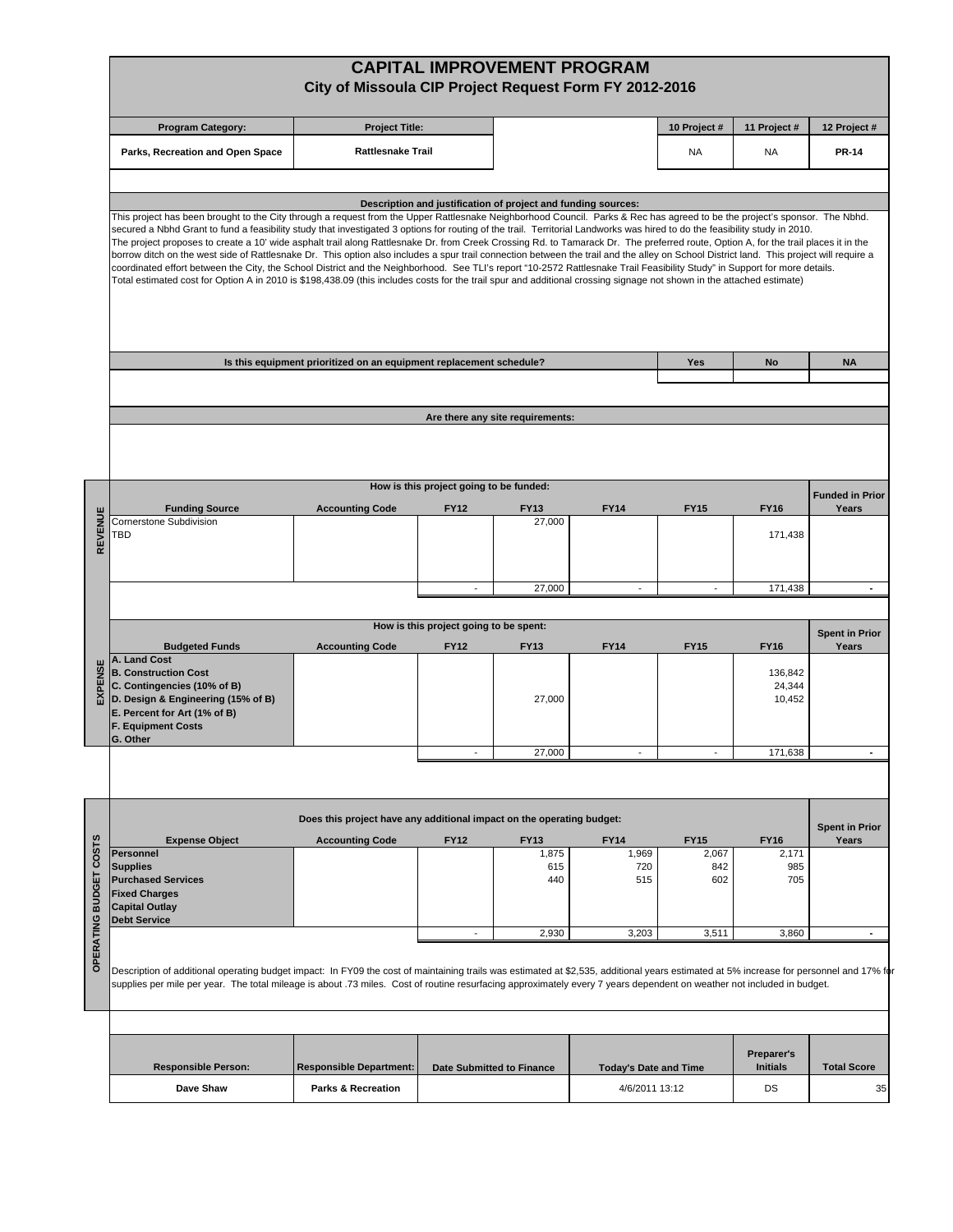| <b>CAPITAL IMPROVEMENT PROGRAM</b>                                                                                                                                                                                                                                                                                                                                                                                         |                       |                          |                                                                                                  |                                                                                                                                                                                                                     |                |                              |  |  |  |  |
|----------------------------------------------------------------------------------------------------------------------------------------------------------------------------------------------------------------------------------------------------------------------------------------------------------------------------------------------------------------------------------------------------------------------------|-----------------------|--------------------------|--------------------------------------------------------------------------------------------------|---------------------------------------------------------------------------------------------------------------------------------------------------------------------------------------------------------------------|----------------|------------------------------|--|--|--|--|
|                                                                                                                                                                                                                                                                                                                                                                                                                            |                       |                          | <b>Project Rating</b><br>(See C.I.P. Instructions For Explanation of Criteria)                   |                                                                                                                                                                                                                     |                |                              |  |  |  |  |
| <b>Program Category:</b>                                                                                                                                                                                                                                                                                                                                                                                                   | <b>Project Title:</b> |                          |                                                                                                  |                                                                                                                                                                                                                     |                | 10 Project #                 |  |  |  |  |
| Parks, Recreation<br>and Open Space                                                                                                                                                                                                                                                                                                                                                                                        |                       | <b>Rattlesnake Trail</b> |                                                                                                  |                                                                                                                                                                                                                     |                |                              |  |  |  |  |
| <b>Qualitative Analysis</b>                                                                                                                                                                                                                                                                                                                                                                                                |                       | Yes                      | No                                                                                               | <b>Comments</b>                                                                                                                                                                                                     |                |                              |  |  |  |  |
| 1. Is the project necessary to meet federal,                                                                                                                                                                                                                                                                                                                                                                               |                       |                          |                                                                                                  |                                                                                                                                                                                                                     |                |                              |  |  |  |  |
| state, or local legal requirements? This cri-                                                                                                                                                                                                                                                                                                                                                                              |                       |                          |                                                                                                  |                                                                                                                                                                                                                     |                |                              |  |  |  |  |
| terion includes projects mandated by Court<br>Order to meet requirements of law or other<br>requirements. Of special concern is that the                                                                                                                                                                                                                                                                                   |                       |                          | Χ                                                                                                |                                                                                                                                                                                                                     |                |                              |  |  |  |  |
|                                                                                                                                                                                                                                                                                                                                                                                                                            |                       |                          |                                                                                                  |                                                                                                                                                                                                                     |                |                              |  |  |  |  |
| project be accessible to the handicapped.                                                                                                                                                                                                                                                                                                                                                                                  |                       |                          |                                                                                                  |                                                                                                                                                                                                                     |                |                              |  |  |  |  |
| 2. Is the project necessary to fulfill a con-                                                                                                                                                                                                                                                                                                                                                                              |                       |                          |                                                                                                  |                                                                                                                                                                                                                     |                |                              |  |  |  |  |
| tractual requirement? This criterion includes                                                                                                                                                                                                                                                                                                                                                                              |                       |                          |                                                                                                  |                                                                                                                                                                                                                     |                |                              |  |  |  |  |
| Federal or State grants which require local                                                                                                                                                                                                                                                                                                                                                                                |                       |                          | Χ                                                                                                |                                                                                                                                                                                                                     |                |                              |  |  |  |  |
| participation. Indicate the Grant name and<br>number in the comment column.                                                                                                                                                                                                                                                                                                                                                |                       |                          |                                                                                                  |                                                                                                                                                                                                                     |                |                              |  |  |  |  |
|                                                                                                                                                                                                                                                                                                                                                                                                                            |                       |                          |                                                                                                  |                                                                                                                                                                                                                     |                |                              |  |  |  |  |
| 3. Is this project urgently required? Will de-<br>lay result in curtailment of an essential ser-                                                                                                                                                                                                                                                                                                                           |                       |                          |                                                                                                  |                                                                                                                                                                                                                     |                |                              |  |  |  |  |
| vice? This statement should be checked                                                                                                                                                                                                                                                                                                                                                                                     |                       |                          |                                                                                                  |                                                                                                                                                                                                                     |                |                              |  |  |  |  |
| "Yes" only if an emergency is clearly indi-                                                                                                                                                                                                                                                                                                                                                                                |                       |                          | Χ                                                                                                |                                                                                                                                                                                                                     |                |                              |  |  |  |  |
| cated; otherwise, answer "No". If "Yes",<br>be sure to give full justification.                                                                                                                                                                                                                                                                                                                                            |                       |                          |                                                                                                  |                                                                                                                                                                                                                     |                |                              |  |  |  |  |
|                                                                                                                                                                                                                                                                                                                                                                                                                            |                       |                          |                                                                                                  |                                                                                                                                                                                                                     |                |                              |  |  |  |  |
| 4. Does the project provide for and/or im-                                                                                                                                                                                                                                                                                                                                                                                 |                       |                          |                                                                                                  |                                                                                                                                                                                                                     |                |                              |  |  |  |  |
| prove public health and/or public safety?<br>This criterion should be answered "No" un-                                                                                                                                                                                                                                                                                                                                    |                       |                          |                                                                                                  |                                                                                                                                                                                                                     |                |                              |  |  |  |  |
| less public health and/or safety can be                                                                                                                                                                                                                                                                                                                                                                                    |                       |                          | X                                                                                                |                                                                                                                                                                                                                     |                |                              |  |  |  |  |
| shown to be an urgent or critical factor.                                                                                                                                                                                                                                                                                                                                                                                  |                       |                          |                                                                                                  |                                                                                                                                                                                                                     |                |                              |  |  |  |  |
| Raw<br><b>Quantitative Analysis</b><br><b>Score</b>                                                                                                                                                                                                                                                                                                                                                                        |                       |                          |                                                                                                  |                                                                                                                                                                                                                     |                |                              |  |  |  |  |
|                                                                                                                                                                                                                                                                                                                                                                                                                            |                       |                          |                                                                                                  | <b>Comments</b>                                                                                                                                                                                                     |                | <b>Total</b><br><b>Score</b> |  |  |  |  |
|                                                                                                                                                                                                                                                                                                                                                                                                                            |                       | Range<br>$(0-3)$         |                                                                                                  |                                                                                                                                                                                                                     | Weight         |                              |  |  |  |  |
| 5. Does the project result in maximum                                                                                                                                                                                                                                                                                                                                                                                      |                       |                          |                                                                                                  | All funding sources for this project have not yet been identified. Specific financial benefit cannot be<br>determined at this point. Trails represent a significant financial benefit to the City and are an        |                |                              |  |  |  |  |
| benefit to the community from the                                                                                                                                                                                                                                                                                                                                                                                          |                       | -1                       | effective way to use public funding. Trails development costs a fraction of what typical road or |                                                                                                                                                                                                                     |                |                              |  |  |  |  |
| investment dollar?                                                                                                                                                                                                                                                                                                                                                                                                         |                       |                          |                                                                                                  | highway construction costs on a per traveler basis. Trails can carry 5 to 10 times the number of                                                                                                                    | 5              |                              |  |  |  |  |
|                                                                                                                                                                                                                                                                                                                                                                                                                            |                       |                          |                                                                                                  |                                                                                                                                                                                                                     |                |                              |  |  |  |  |
|                                                                                                                                                                                                                                                                                                                                                                                                                            |                       |                          | befits associated with more physical activity in one's daily routine.                            | people that a typical driving lane can. Other benefits to the community are indirect such as health                                                                                                                 |                |                              |  |  |  |  |
|                                                                                                                                                                                                                                                                                                                                                                                                                            |                       | $(0-3)$                  |                                                                                                  |                                                                                                                                                                                                                     |                |                              |  |  |  |  |
|                                                                                                                                                                                                                                                                                                                                                                                                                            |                       |                          |                                                                                                  |                                                                                                                                                                                                                     |                |                              |  |  |  |  |
|                                                                                                                                                                                                                                                                                                                                                                                                                            |                       |                          | No.                                                                                              |                                                                                                                                                                                                                     |                |                              |  |  |  |  |
|                                                                                                                                                                                                                                                                                                                                                                                                                            |                       |                          |                                                                                                  |                                                                                                                                                                                                                     |                |                              |  |  |  |  |
|                                                                                                                                                                                                                                                                                                                                                                                                                            |                       | $(0-3)$                  |                                                                                                  | Trips taken by biking and walking replace trips taken by car thus reducing traffic congestion and                                                                                                                   |                |                              |  |  |  |  |
|                                                                                                                                                                                                                                                                                                                                                                                                                            |                       |                          |                                                                                                  | pollution. Trail projects conserve energy by requiring less energy consumption in their construction                                                                                                                |                |                              |  |  |  |  |
|                                                                                                                                                                                                                                                                                                                                                                                                                            |                       | 2                        |                                                                                                  | and by reducing the number of vehicles on the roads. Well connected bike/ped infrastructure<br>encourages compact, mixed-use development which reduces urban sprawl that is destructive to the                      | 3              | 6                            |  |  |  |  |
|                                                                                                                                                                                                                                                                                                                                                                                                                            |                       |                          | natural resources surrounding our community.                                                     |                                                                                                                                                                                                                     |                |                              |  |  |  |  |
|                                                                                                                                                                                                                                                                                                                                                                                                                            |                       | $(0-2)$                  |                                                                                                  |                                                                                                                                                                                                                     |                |                              |  |  |  |  |
|                                                                                                                                                                                                                                                                                                                                                                                                                            |                       | 3                        |                                                                                                  | This project will expand Missoula's Active Transportation System, critical infrastructure that facilitates<br>healthy living and equity in transportation options. This project encourages use of non-polluting non | $\overline{4}$ | 12                           |  |  |  |  |
|                                                                                                                                                                                                                                                                                                                                                                                                                            |                       |                          |                                                                                                  | motorized transportation mitigating air quality problems. It is an integral part of the City's TDM plan t                                                                                                           |                |                              |  |  |  |  |
|                                                                                                                                                                                                                                                                                                                                                                                                                            |                       |                          | reduce VMT 6%.                                                                                   |                                                                                                                                                                                                                     |                |                              |  |  |  |  |
|                                                                                                                                                                                                                                                                                                                                                                                                                            |                       | $(0-3)$                  |                                                                                                  | The project contributes to strategic goal of liability by providing an inexpensive, convenient and safe                                                                                                             |                |                              |  |  |  |  |
| 6. Does the project require speedy<br>implementation in order to assure its<br>maximum effectiveness?<br>7. Does the project conserve energy,<br>cultural or natural resources, or reduce<br>pollution?<br>8. Does the project improve or expand<br>upon essential City services where such<br>services are recognized and accepted as<br>being necessary and effective?<br>9. Does the project specifically relate to the |                       |                          |                                                                                                  | means of travel and healthy recreation linking neighborhoods with community resources. It is                                                                                                                        |                |                              |  |  |  |  |
| City's strategic planning priorities or other                                                                                                                                                                                                                                                                                                                                                                              |                       | 3                        |                                                                                                  | supported by the goals in the Master Park Plan, the Missoula Active Transportation Plan, the Urban<br>Transportation Plan Update, the Urban Fringe Development Area Plan, and local Neighborhood                    | 4              | 12                           |  |  |  |  |
| plans?                                                                                                                                                                                                                                                                                                                                                                                                                     |                       |                          | Infrastructure Plans.                                                                            |                                                                                                                                                                                                                     |                |                              |  |  |  |  |